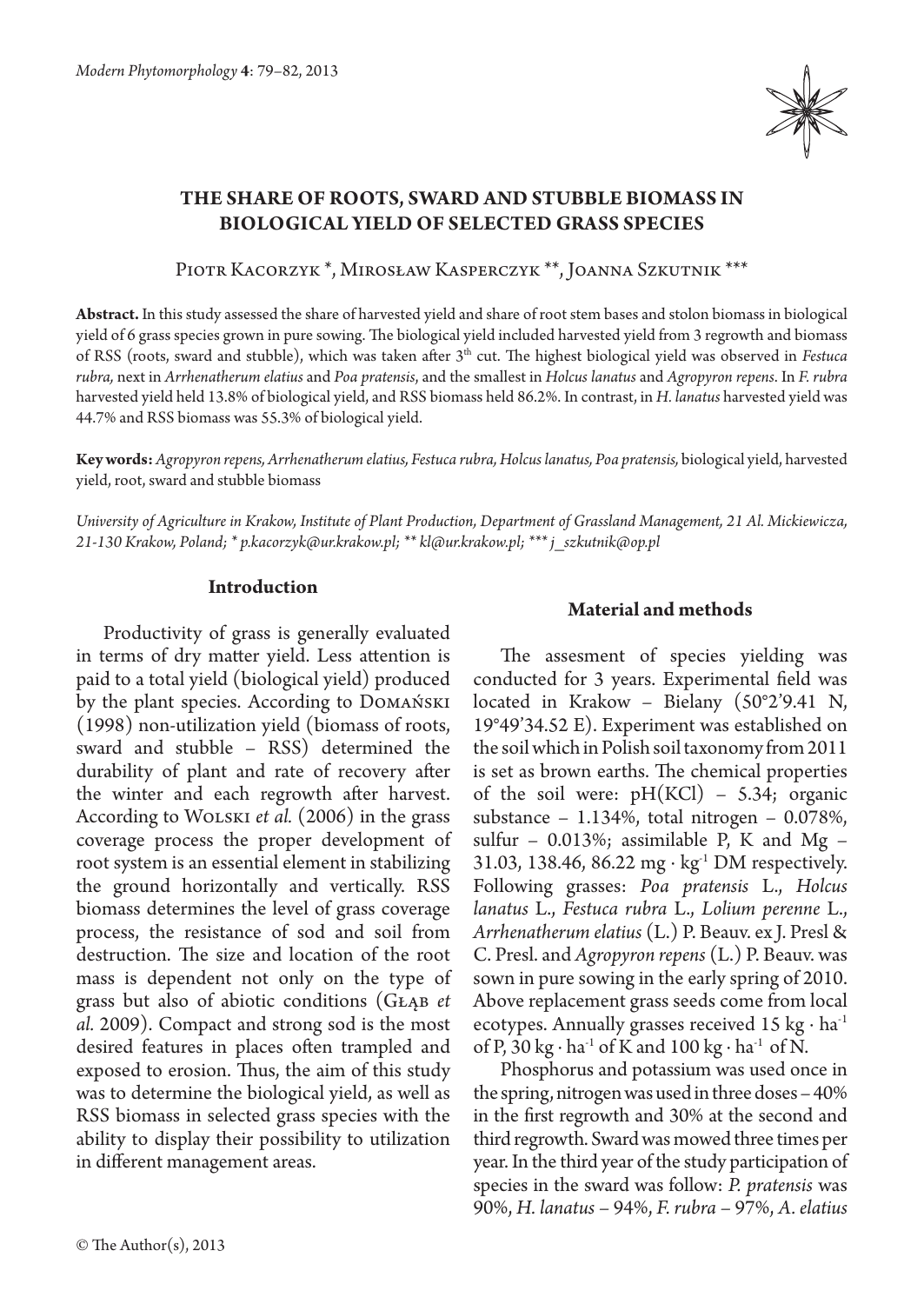

**Fig. 1.** The holding of the soil by: *1 – Poa pratensis; 2 – Holcus lanatus; 3 – Festuca rubra; 4 – Arrhenatherum elatius; 5 – Lolium perenne, 6 – Agropyron repens.*

– 86%, *L. perenne* – 87%, *A. repens* – 90%.

Harvested yield was weighed annually. Third column of Tab. 1 shows the average data for three years. Samples of RSS biomass were collected after third cutting in the third year of experiment (25.09.2012). Because RUTKOWSKA *et al.* (1980) and TOMAŠKIN (1997) shown that grasses after this period have the relation between aboveground and underground biomasses very close to that in perennial meadows and pastures. Roots with stolons were taken with special instrument for collecting plant material (PATENT No. 212867). Samples were collected in 10 replicates taken from a depth 0-20 cm. The surface area of ten replicates was  $0.25 \text{ m}^2$ , and results were calculated per 1 ha. Roots and stolon biomasses from soil and determined dry matter, as well as calculated size of the RSS biomass are shown in Tab. 1. The results were analyzed statistically with ANOVA and LSD difference traits were considered significantly at the level of  $p<0.05$ applying Statistica 7.0 software.

## **Results**

Fig. 1 shows how root systems of grasses holding the soil. *F. rubra* roots the best penetrate the soil profile horizontally as well as vertically (Fig. 1 *3*). In this species most roots are developed in the soil up to 18 cm and strongly holding the soil. In second place in this respect was *P. pratensis* (Fig. 1 *1*) and *A. elatius* (Fig. 1 *4*). In these species, most roots reached up to 18 cm, but holding of the soil was worse. In the next position in terms of the above-mentioned features were *H. lanatus* (Fig. 1 *2*) and *A. repens*  (Fig. 1 *6*). The shallowest root system has *L. perenne* (Fig. 1 *5*). In this first species roots were developed in the soil up to 5 cm and only to this depth they well hold the soil.

The data of Tab. 1 show that the highest biological yield was produced by *F. rubra* – 29 t ∙ ha-1 DM. Almost 20% smaller biological yields were in *P. pratensis* and *A. elatius*, about half less – in *H. lanatus, A. repens* and *L. perenne*.

The highest harvested yield was produced by *A. elatius* (8.5 t ∙ ha-1, and 38.2% of biological yield). Harvested yields of *H. lanatus* and *L. perenne* were lower than the yield of *A. elatius*  by 34%, and of *P. pratensis* and *A. repens* – by 42%. The smallest yield was in *F. rubra* – just  $4t \cdot ha^{-1}$ . However, the RSS biomass of *F. rubra* was more than in 6 times higher than the harvested yield, and it was the largest among studied species.

Biomass of RSS of *P. pratensis* comparing the harvested yield was almost 3.5 times higher, while in the other species this value was ranged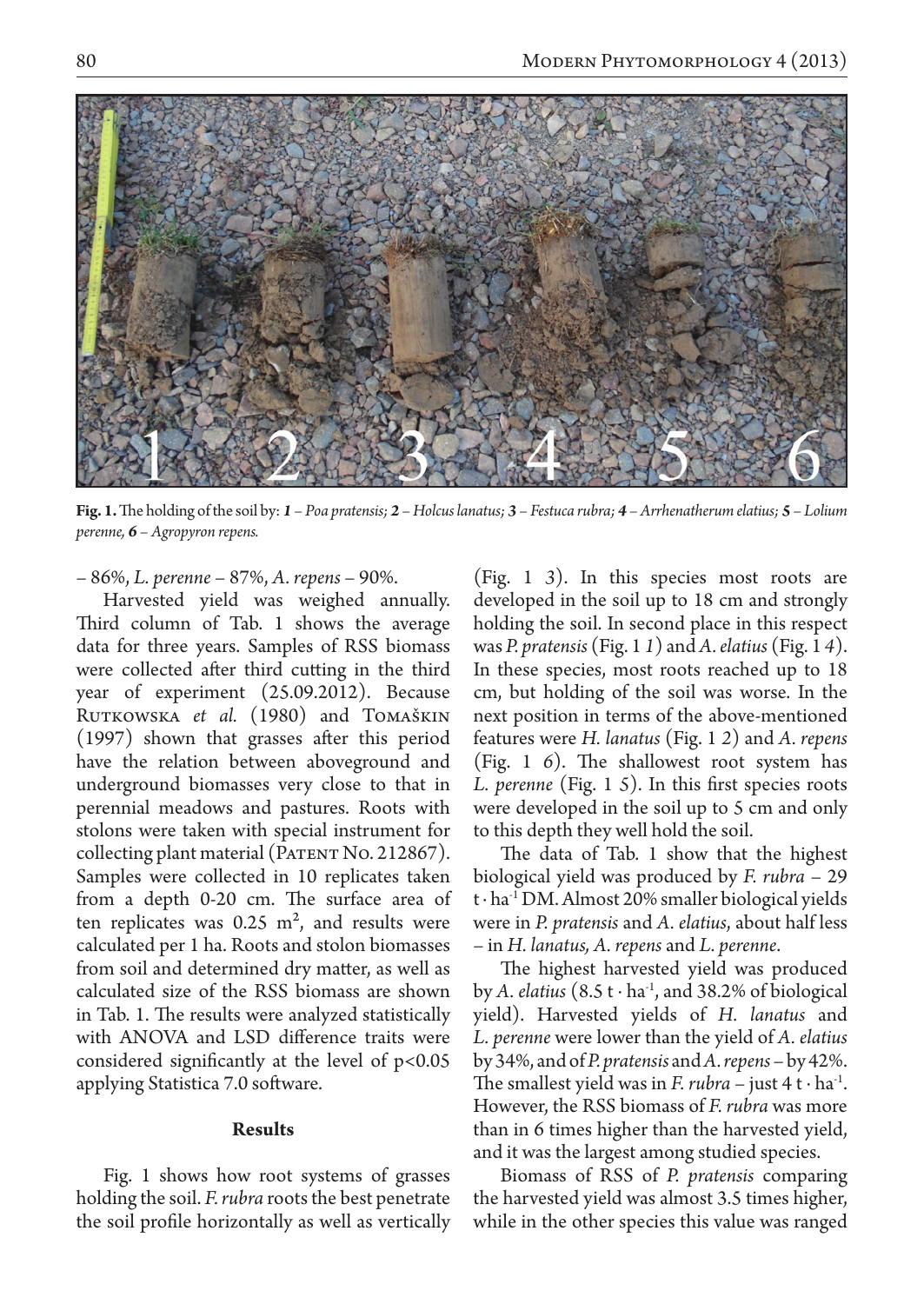| <b>Species</b>        | Biological yield      | Harvested yield  | RSS biomass       | The share of RSS                      |
|-----------------------|-----------------------|------------------|-------------------|---------------------------------------|
|                       | $t \cdot ha^{-1}(DM)$ |                  |                   | biomass in the<br>biological yield, % |
| Poa pratensis         | 22.1 <sub>b</sub>     | 5.0              | 17.1 <sub>b</sub> | 77.3                                  |
| Holcus lanatus        | 14.6d                 | 6.5 <sub>b</sub> | 8.1d              | 55.3                                  |
| Festuca rubra         | 29.0a                 | 4.0 <sub>d</sub> | 25.0a             | 86.2                                  |
| Arrhenatherum elatius | 22.3 <sub>b</sub>     | 8.5a             | 13.8              | 61.8                                  |
| Lolium perenne        | 16.2c                 | 6.5 <sub>b</sub> | 9.7c              | 59.9                                  |
| Agropyron regens      | 14.7d                 | 5.0c             | 9.7c              | 65.9                                  |

**Table 1.** Biological and harvested yield, and RSS biomass of selected grass species.

\*Means within the column followed by the same letter are not significantly differ by Tukey's Multiple Range Test at P≤0.05.

from 1.2 to 1.9 times. The share of RSS biomass in the biological yield was the highest in *F. rubra*  and amounts up to 86.2%, in the second position was *P. pratensis* – 77.3%. In the rest species the share of RSS biomass in biological yield was on 1/3 lower than in *F. rubra*.

#### **Discussion**

The roots of *F. rubra, P. pratensis* and *A. elatius* are very well developed vertically. However, in two last species roots weakly holding the soil what indicates the lower horizontal development. According to TURGEON (2005) and Wolski *et al.* (2006) in most species of grasses roots are developed in orthotropic way. The research of RYCHNOWSKA (1983) and Jankowski *et al.* (2012) shown that main root mass is located in the soil up to 20 cm, but their horizontal arrangement shows wide variability.

Presented study on RSS biomass in share of biological yield in *H. lanatus, L. perenne, A. repens*  and *A. elatius* is similar to the results represented by Pechačkova & Krahulec (1995) in the meadows with mixed sward. According to JANICKA (2004) RSS biomass in the yield of the most grasses is about 70%. It corresponds to our observations for *P. pratensis* and *A. repens*, while for *F. rubra* the value was about 1/5 higher than obtained by Janicka (2004).

## **Conclusions**

1. Location of grass roots in the soil profile

is a feature which mostly depends from species.

2. There was no obtained strong correlation between harvested yield and RSS biomass.

3. Biomass of biomass of roots, sward and stubble (RSS) in *Festuca rubra* was the largest and was in 3 times higher than in *Holcus lanatus*.

4. The smallest harvested yield provided by *Festuca rubra*, and the largest – by *Arrhenatherum elatius*. The yield of these species differs more than twice.

#### **References**

- **Domański P. 1998.** Trawy darniowe: kostrzewa czerwona, wiechlina łąkowa, życica trwała. *Synteza wyników doświadczeń odmianowych. Seria 1994. COBORU Słupia Wielka* **1136**: 1–21.
- **Głąb T., Kacorzyk P., Zaleski T. 2009.** Effect of land management in mountains regions on physical quality of sandy loam Haplic Cambisol soli. *Geoderma* **149**: 298–304.
- **Janicka M. 2004.** Rozmieszczenie biomasy kilku gatunków traw w zależności od terminu siewu i uwilgotnienia siedliska w trzecim roku po zasiewie. *Annales UMCS, Sect. E* **59 (4)**: 1705–1713.
- **Jankowski K., Czeluściński W., Jankowska J., Sosnowski J. 2012.** Wpływ odpadu popieczarkowego na masę korzeniową mieszanek trawnikowych. *Inżynieria Ekologiczna* **28**: 94–101.
- **Patent No. 212867.** Udzielenie patentu w UPRP Pt. "Urządzenie do pobierania próbek" Na rzecz: Uniwersytet Rolniczy im. Hugona Kołłątaja w Krakowie. Twórca: Piotr Kacorzyk.
- **Pechačkova S., Krahulec F. 1995.** Efficient nitrogen economy: Key to the succes of *Polygonum bistorta* in an abandoned mountain meadow. *Folia Geobot. Phytotax.* **30**: 211–222.